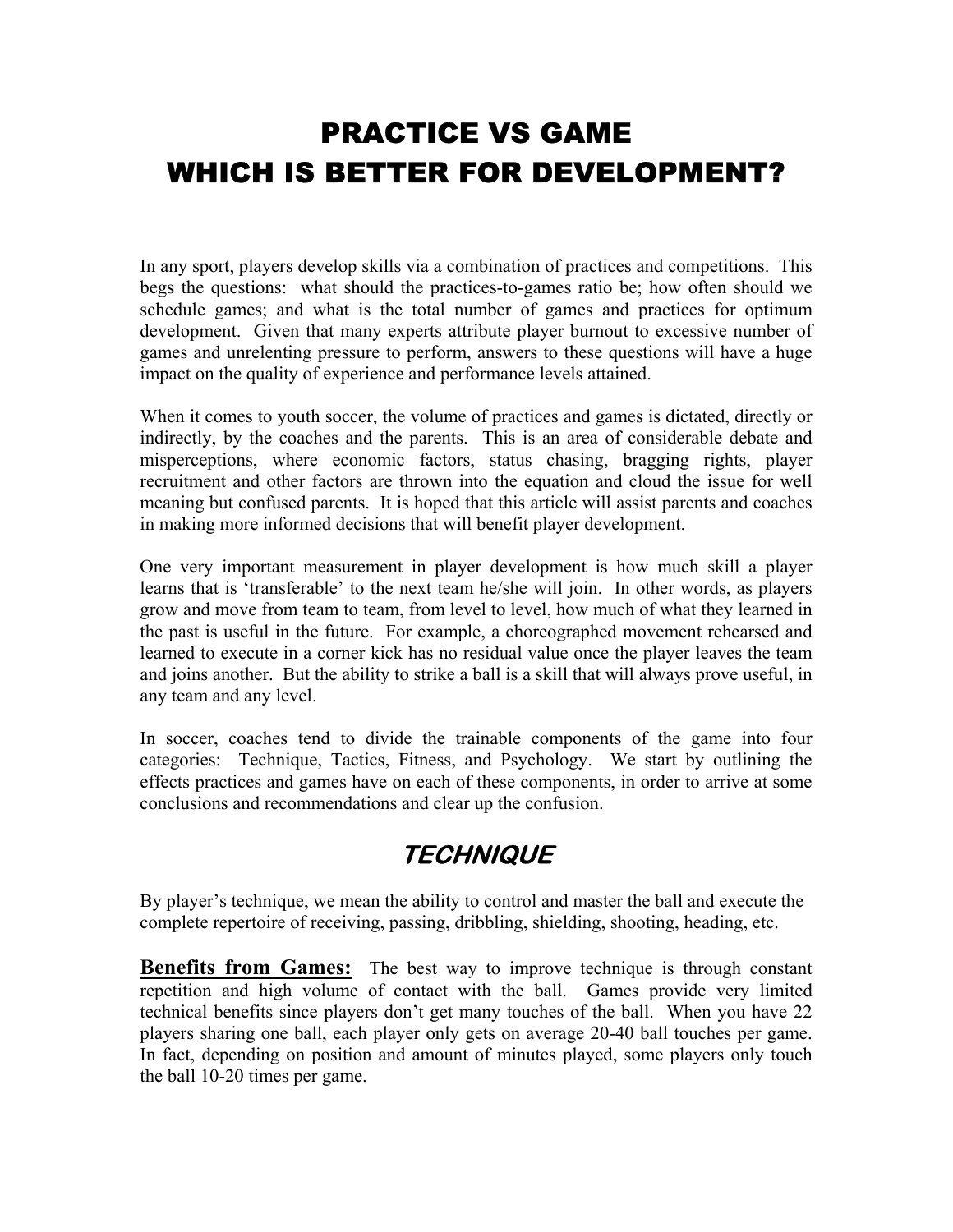**Benefits from Practices:** In a well structured practice that is geared towards technical development, players would typically touch the ball hundreds of times in one single practice. By keeping the player-to-ball ratio small (1:1 through 4:1) and using small-sided games, each player would easily accomplish 200-400 touches, and often even more, in a 90 minute practice session.

**Conclusion:** Without question, practices provide much better technical development than games. Players will learn technical skills mainly in practices.

### **TACTICS**

Tactical development refers to the decisions players make, with and without the ball, in both attack and defense. Examples of decisions with the ball are: which technique to use, which kicking surface to use and where to play the ball. Examples of decisions without the ball are: positioning, when and where to make runs and how to support teammates. Good decisions are based on the sound principles of play, such as Support, Width, Depth, and Mobility. These principles are always applicable and constant, regardless of team formation.

When players are well coached and versed in the sound principles, they are more likely to make good decisions.

Many people associate tactics with Team Formation, Strategy and System of Play. Team formation, strategy and system of play are decided and conveyed to the team by the coach. But it's the players' ability to make good decisions on the field, based on the universal principles, that determines the success of the strategy/system of play.

**Benefits from Games:** Games help the players develop an understanding of how to play together and result in better team cohesion. There is no question that playing games will improve the overall performance of the team as players get to know each other. Games also provide players with a better understanding of their roles and responsibilities within the tactical framework laid out by the coach.

When coaches and parents see their team improving from game to game, it's only natural for them to conclude that the players are developing and that the games are responsible for the development. But are the players *really* developing or is it simply the *team cohesion* that is developing.

Parents must remember that once a player leaves a team, the cohesion and understanding that was previously attained is no longer useful with the next team and the player is basically starting from scratch in developing cohesion with new teammates.

Hence, the salient question is, did the players learn the sound principles of soccer and are they better at solving tactical problems, regardless of which team they will join and which formation will be used. Players who learn to solve soccer problems are more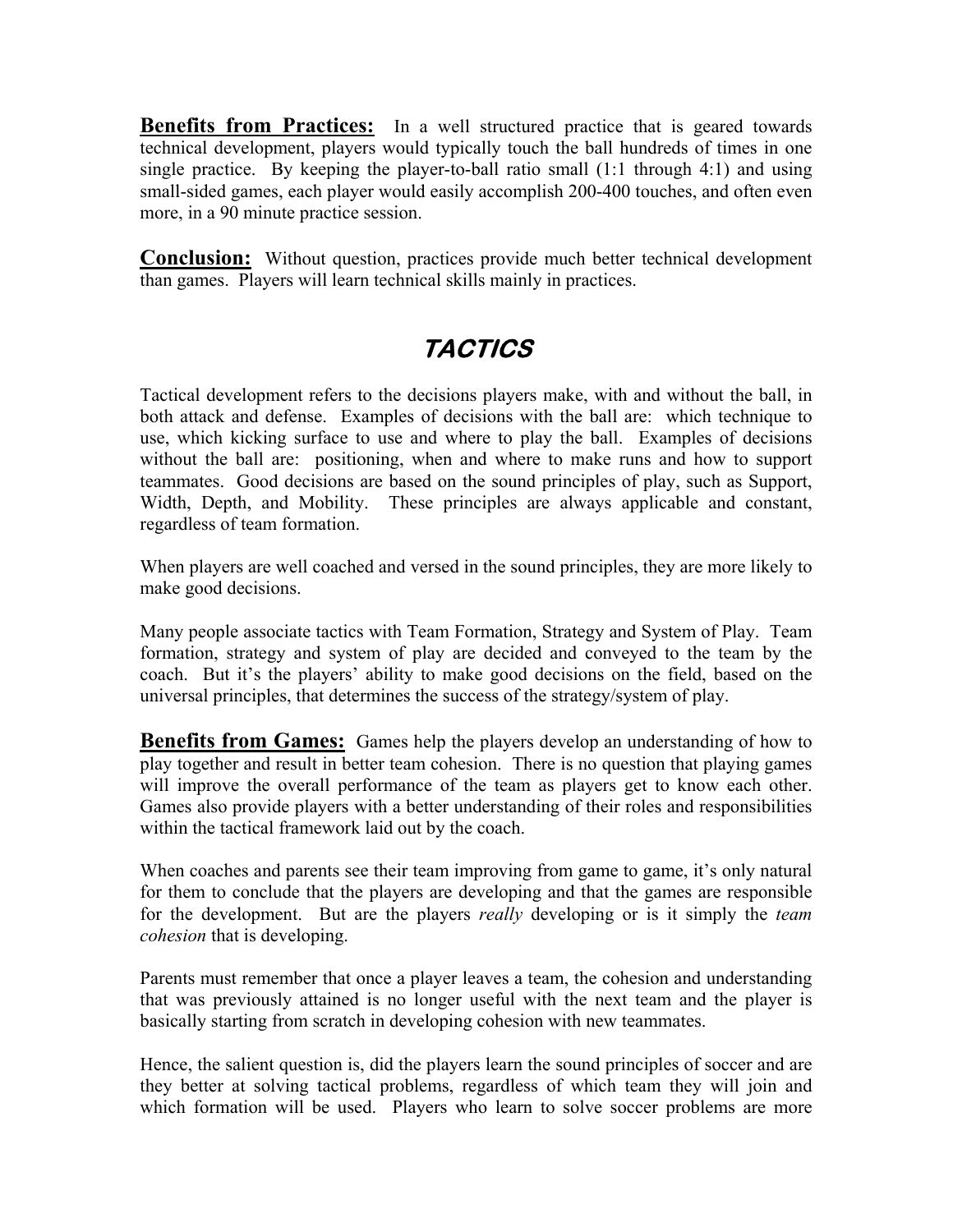adaptable and more valuable to a coach employing any system. It's hard to assess exactly the contribution of games towards the residual tactical skills that players take with them from team to team. But, just as with technical development, the frequency of 'learning moments', those moments when a player is around the ball and making decisions, is much lower in a game than in a practice.

**Benefits from Practices:** In a well constructed practice, under the guidance of a knowledgeable coach, the potential for learning how to solve soccer tactical problems is enhanced by more repetition and more scope for the coach to provide feedback. The use of small-sided activities further increases the learning opportunities.

**Conclusion:** A quality practice will be more effective at teaching the tactical principles than a game. Games improve team cohesion and teach players functional roles. But since cohesion and functional roles are to a large extent team-specific, the long term benefits from games are limited. Also, when players are tactically intelligent, cohesion and roles are easy to teach and it doesn't take many games to accomplish.

## **FITNESS**

Soccer fitness has many components, such as speed, stamina, agility, power, and flexibility. Experts agree that until players complete their growth spurt and their cardiovascular and neuro-muscular systems reach maturity, emphasis on fitness training has limited benefits. Hence, fitness training of young players should not assume a high priority and should be done mainly with the ball.

Another fact about fitness is that it is reversible, meaning that when a player stops playing or training he will lose some of the fitness level gained. For example, loss of stamina, which is the foundation fitness for soccer, can occur within just two weeks of inactivity. The good news is that the human body adapts quickly and fitness levels can be regained easily when players resume training.

**Benefits from Games:** Players and coaches often talk about 'match fitness'. They are referring to the fact that the best way to become fit for games *is* to play games. This fact is correct and is based on the principle of sport specificity. As players play in games, their bodies adapt to the rigors of playing and they become not just fit, but 'game-fit'.

But since fitness is reversible, as soon as they stop playing games, as in the off-season, they lose the peak match fitness. Fortunately, the pre-season and the early part of the next season will take care of this and allow them to regain the peak game fitness.

However, the danger of physical burn out of players due to playing too many games is real. Especially when players play multiple games per weekend, as is the norm in youth tournaments in the U.S. Care must be taken to allow for complete recovery after an exhausting weekend of play. This means that whenever players play in a weekend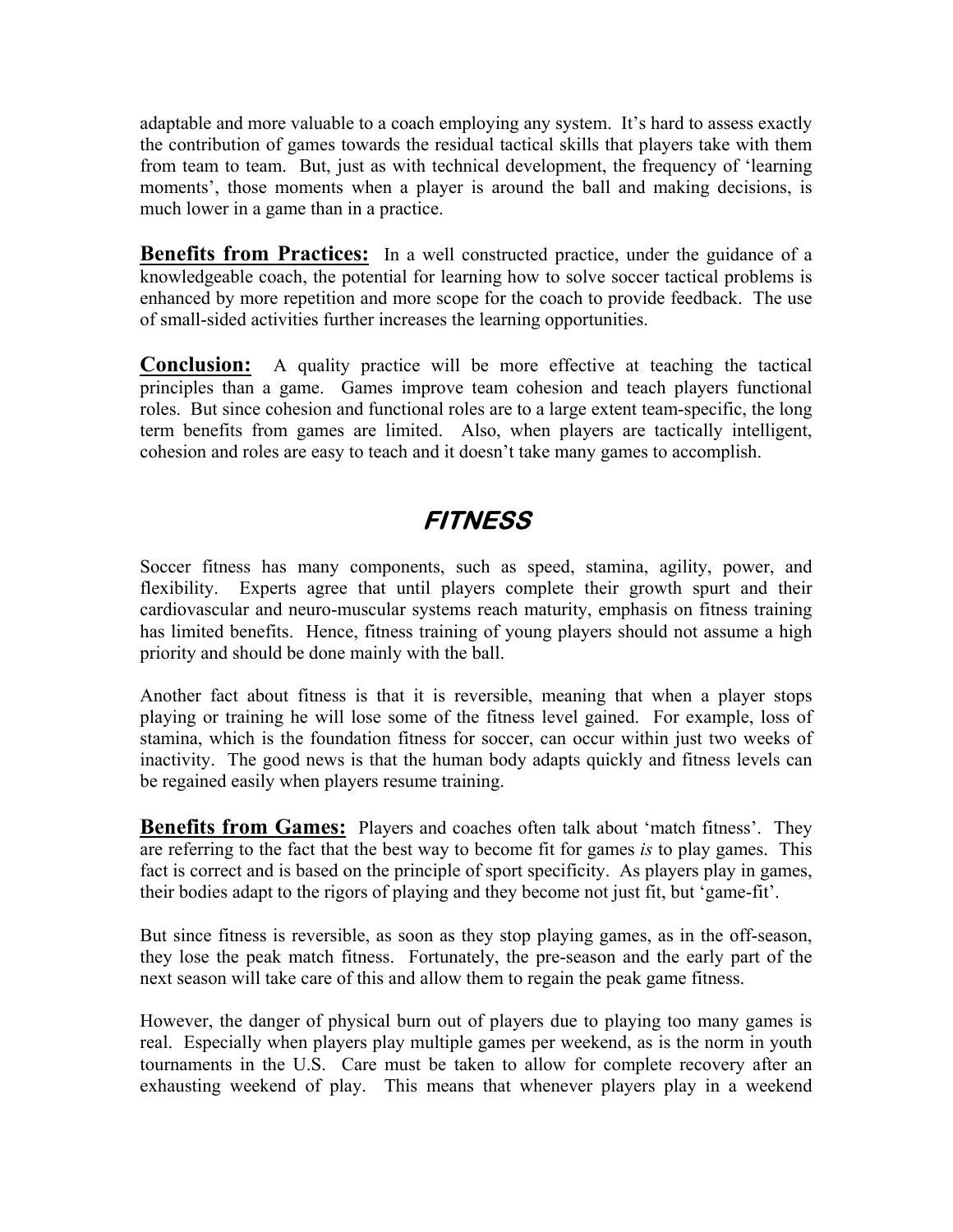tournament, they are too tired to train in the first half of the week and training volume is reduced, which means that player development suffers

**Benefits from Practices:** The one advantage practice has over games is that the coach can manipulate the activities to create specific fitness demands and overload the players in order to improve a specific fitness component. But, just as in games, when players stop training, they lose a certain amount of fitness.

**Conclusion:** Since fitness at the youth level is not a high priority and its levels fluctuate based on the stage of the season, the ratio of practices to games is not a major issue in the context of long term player fitness development. The biggest issues are fatigue from over playing, burn out, and the time needed for recovery from exhausting tournaments that could otherwise be used to train and develop the players.

## **PSYCHOLOGY**

Players' performance depends heavily on their mental state and psycho-social maturity level. Sport Psychology encompasses many aspects, some of which are goal setting, mental preparation, coping with performance anxiety, dealing with winning and losing, confidence and self image, social interaction, team bonding, and enjoyment and fulfillment.

At the youth level, *enjoyment*, *social interaction*, and development of a *positive self image* should be of paramount concern and the main objectives of sport.

Many studies and surveys of young players conducted by sport psychologists confirm that the most common and important reasons young players participate in sport are: enjoyment, be with friends, and learn new skills.

**Benefits from Games:** Players love to play games. Games provide the motivation to improve and the incentive to train. Players of all levels love to compete, but elite players are especially aroused by the challenges of competing against quality opponents.

In order for games to provide optimum benefits, it's vitally important for coaches and parents to make sure that the players' enjoyment and motivation is not overly depended on the game results. Obviously, winning enhances enjoyment and adds a sense of fulfillment to the game experience. But, when dealt with appropriately, losses can be viewed as valuable learning experiences and kept in perspective.

Games can easily become a dreaded event for players who lack self-confidence or players who spend long periods sitting on the bench. Since a prime objective of youth sport is to develop a positive self image, players who are confined to bit roles or spend most of the time on the bench are not likely to develop self confidence. Players who are verbally or mentally abused by coaches or parents are also likely to dread the game day experience and quit sport altogether.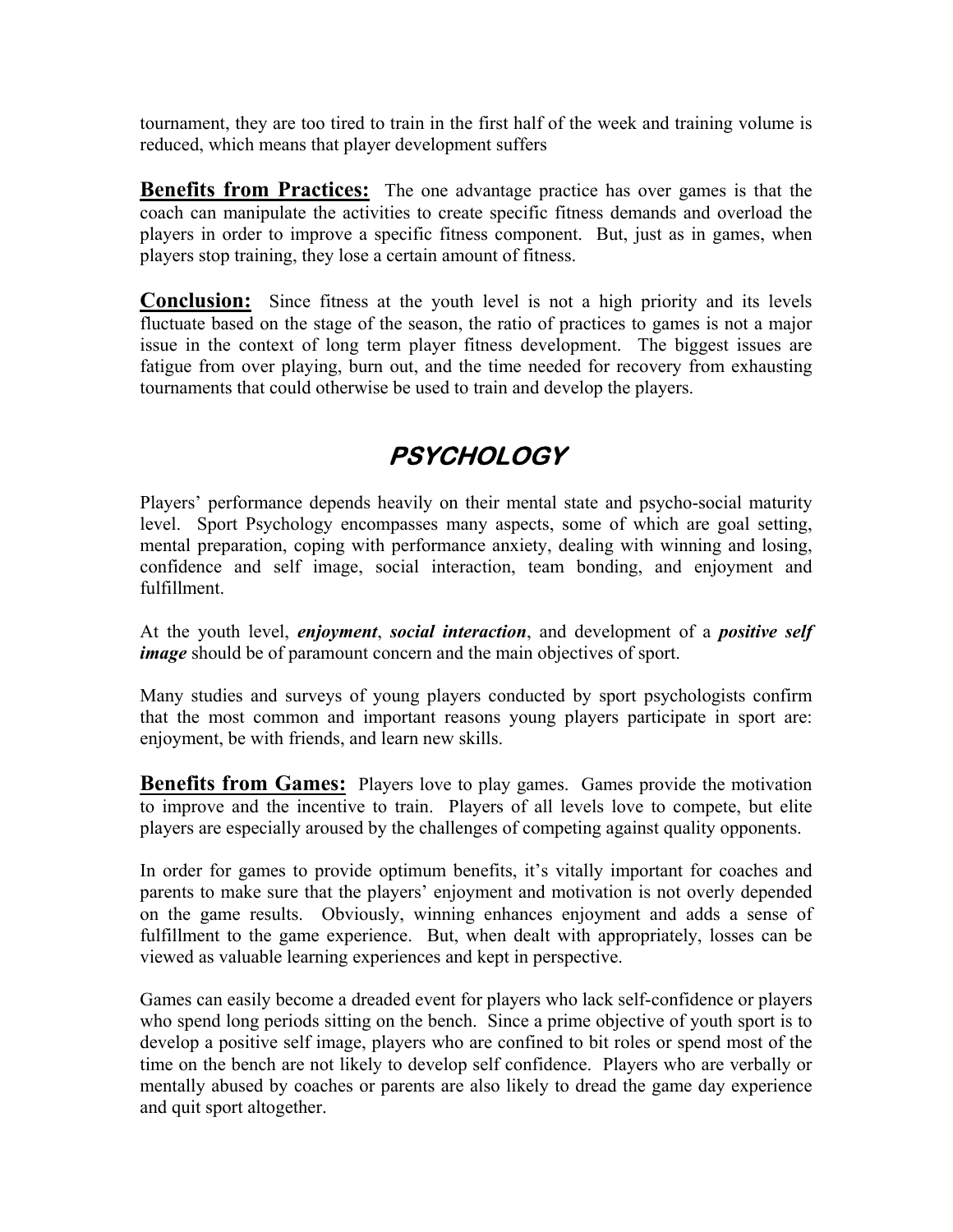**Benefits from Practices:** Obviously, practices don't have the 'buzz factor' of games, but a well constructed practice that comprises the correct level of difficulty and keeps players engaged and challenged can have similar psychological benefits as games.

A sign of a good practice is when players are so engrossed in the activities that they lose track of time and beg to continue when the practice ends. If practices sometimes get a bad rap and are associated with boredom, it's mainly because of poor coaching.

**Conclusion:** Both games and practices can and should contribute towards a healthy psychological growth of players. Games are inherently more enjoyable and motivating than practices and are an integral part of the psychological imprint on young players. Games also serve the purpose of gauging progress, monitoring the effectiveness of training, and planning the training sessions.

But on the flip side is the growing concern that the excessive number of games in youth soccer's elite level, coupled with the long distance and frequent travel, are contributing to burnout and loss of enjoyment. The undesirable side effects of too much too soon are well documented and include the 'been there, done that' syndrome, the pressure to win and qualify for the prestige tournament, the high expenses of travel, and the loss of quality family time.

Since enjoyment, social skills and self image are the key aims, the most important factor affecting long term psychological benefits is the manner in which the adults deal with game results and pressures to win. To this end, the ability of the coach to make games and practices a fun and fulfilling experience is more crucial than the ratio of practices to games.

#### **CONCLUSIONS AND RECOMMENDATIONS FOR OPTIMUM PLAYER DEVELOPMENT**

To recap, this article attempts to answer the key questions regarding the optimum number of practices and games at the youth level. From the comparison of benefits broken down above for each trainable component, it is clear that practices have a much bigger impact on the technical and tactical development of players than games. Players experience many more touches on the ball and more learning moments in practices compared to games. In fact, the number of ball touches in games for each player is practically negligible. Hence, practices should outnumber games by a large ratio.

Practices are more conducive to long term technical and tactical development since they provide the skill foundation that is transferable from team to team and from level to level, whereas games tend to develop 'perishable' benefits, such as team cohesion and match fitness.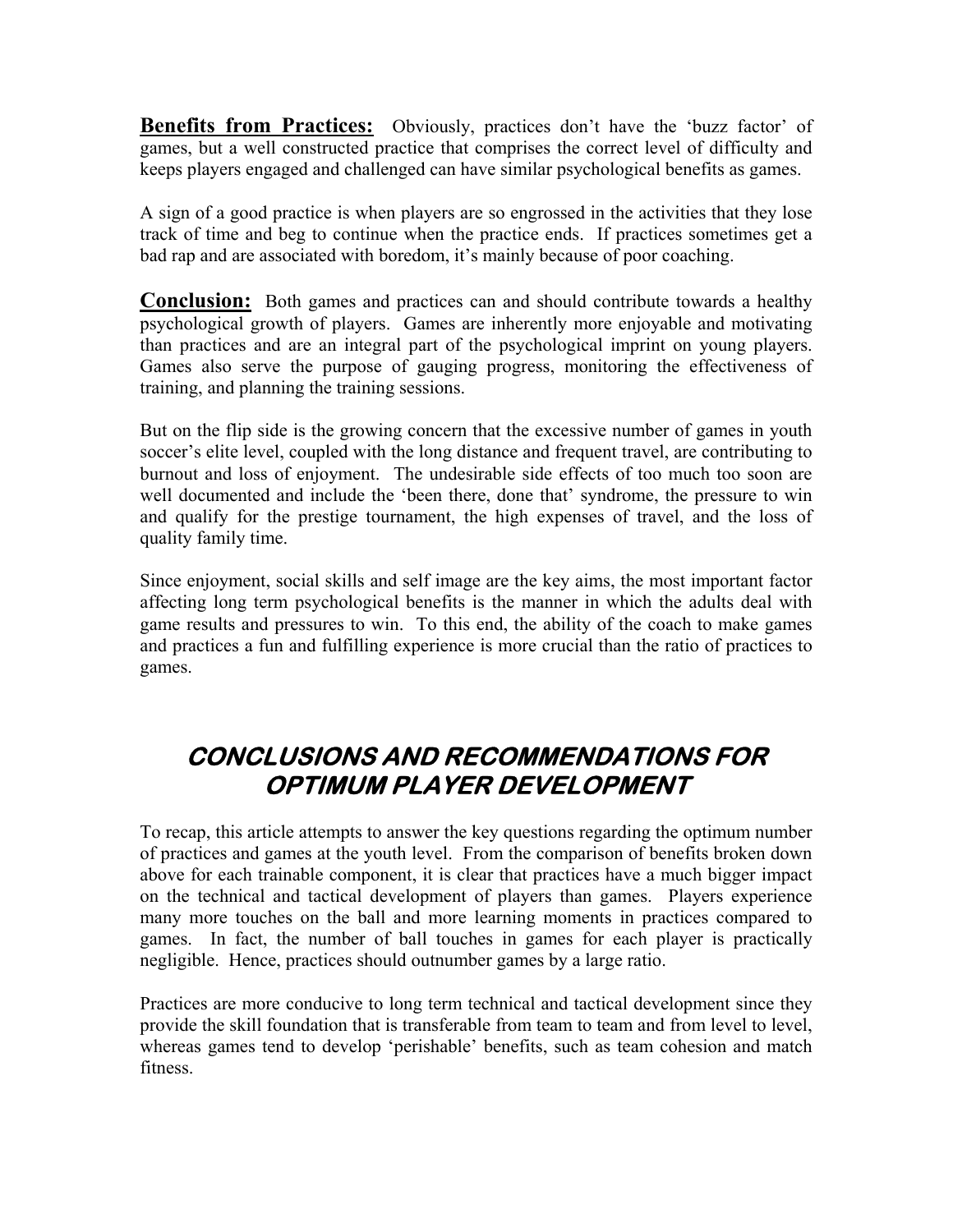Furthermore, the excessive number of tournaments and associated travel and fatigue contribute to physical and mental burnout. The problem is that the symptoms of burnout are not always immediately apparent and can stay undetected for months or years before they manifest themselves. A torn ACL sustained in an innocuous, moderate activity could easily be the cumulative result of endless multi-game tournaments and lack of downtime over the previous few months or years.

Another way to look at the issue of practice-to-game ratio is to compare games to school tests. If practice is for learning and games are for gauging progress, it follows that much more time should be spent learning than testing. Teachers don't prescribe tests every second day in school because it takes valuable time away from learning. If the ratio of practice to games is 1 to 1 or even 2 to 1, it's like spending every second day in school doing tests instead of learning new things.

Imagine a gymnast attending an inordinate amount of competition events frequently, at the expense of practice. It's clear that a gymnast should spend hundreds of hours training and perfecting technique before attempting to enter a competition. It's also clear that in a gymnastic competition, each competitor is only active for a couple of minutes and that such an event has no impact on skill development. Well, a soccer competition is also devoid of any meaningful skill development for the same reason, namely that each player only comes into contact with the ball for a total of a few seconds over the course of a ninety minute game. The only difference is that soccer is a team sport which requires developing team cohesion in addition to the individual skill. But we don't need so many games to achieve team cohesion. Individual skill acquisition should be the priority.

Experts cite the '10,000 hours' rule of thumb for skill development. The expert consensus for any sport is that it takes around 10,000 hours of technical training to reach an elite, 'Olympic gold' level of performance. To achieve this volume of practice, an athlete would have to train 10 times per week for 10 years, and that's exactly what Olympic gold aspirants do. If we tried to calculate the number of hours players such as Ronaldinho or Zidane spent working on technique by adding up all the hours they spent on their own from a very young age to the hours spent in team practices, it will probably add up to 10,000 hours by the time they reached the age of 20.

In all the major soccer playing nations, young players spend a lot more time practicing than playing. However, In the U.S. there is a mistaken belief that players develop by playing games and the player development culture is evolving in the wrong direction, with emphasis on games at the expense of valuable practice time. The end result is that competitive level players are asked to play 80-120 games per year, many of which are lumped into multi-game weekend tournaments.

The common rationale that drives coaches and parents towards all these travel and games is the search for quality competition, and that players develop by playing against good players. But this ends up promoting quantity rather than quality. Players get into the habit of pacing themselves through games to survive the marathon and, by the time they